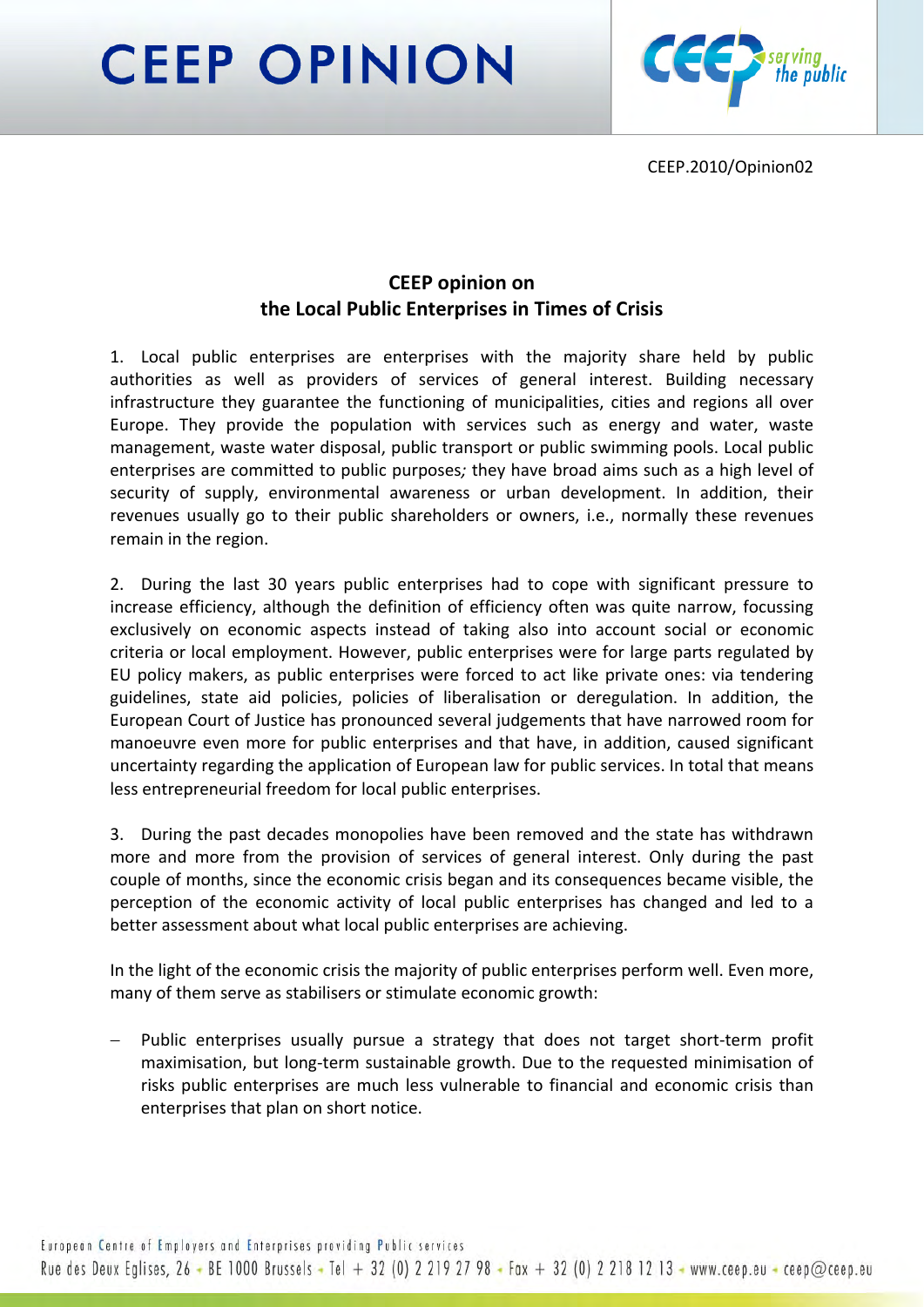- − It is also part of public enterprises' philosophy not to achieve surpluses profit at public expenses. Therefore most enterprises that are affected by the crisis are stabilizing their operating result without state‐financed short‐term‐work.
- − Against the trend public enterprises invest even in the midst of this economic crisis. Most of these investments are done locally or on-site. That way the local economy is strengthened, in particular small‐ and medium‐sized businesses. As a consequence these investments also stabilise the local and regional labour market as jobs are supported and even created.
- − Local public enterprises contribute significantly to urban development, even in times of crises. Local public enterprises help to realise important urban development projects. Furthermore they take into account much more than other enterprises not only economic aspects, but also ecological, social or historic considerations. They still support local authorities in achieving multiple aims of urban development.
- In times of economic crisis environmental aims are often neglected. Local public enterprises though make a valuable contribution to environment and climate politics, for instance by ecologically‐friendly public transport systems or by low emission energy supply such as combined heat and power plants (CHP) or by the promotion of renewable energies.

4. Against the background of the current crisis and with respect to some suboptimal consequences of liberalisation policies in some EU Member States one recently can recognize a trend towards "re‐municipalisation". Cities and municipalities decide to have services such as energy supply provided by their own enterprises once again. The financial and economic crisis thus highlights the general value of local public enterprises.

Local public enterprises provide a particular positive effect on welfare as their achievements go far beyond the services they deliver compared to other enterprises.

5. Even though the additional benefit of local public enterprises becomes particularly visible today, they have to cope with several challenges, some of which are internal ones while others have external reasons:

- In liberalised sectors competition is likely to grow as more and more private competitors emerge, for example, the energy or the waste disposal sector. This is promoted in particular by European horizontal and vertical legislation. But it is particularly difficult for public enterprises that on the one hand they are subject for instance to European public procurement law, meaning they have to act with cuffed hands, while on the other hand they have to compete with private enterprises, whose hands are not tied in that way. So in order to get the balance right again a level playing field is needed.
- − During the past years a trend had emerged in local policies to act on quite market‐based principles, for instance, by focussing on growth markets. Services that had previously been provided by public authorities or enterprises have been completely or partly privatised. But privatization is no panacea. That should be kept in mind.